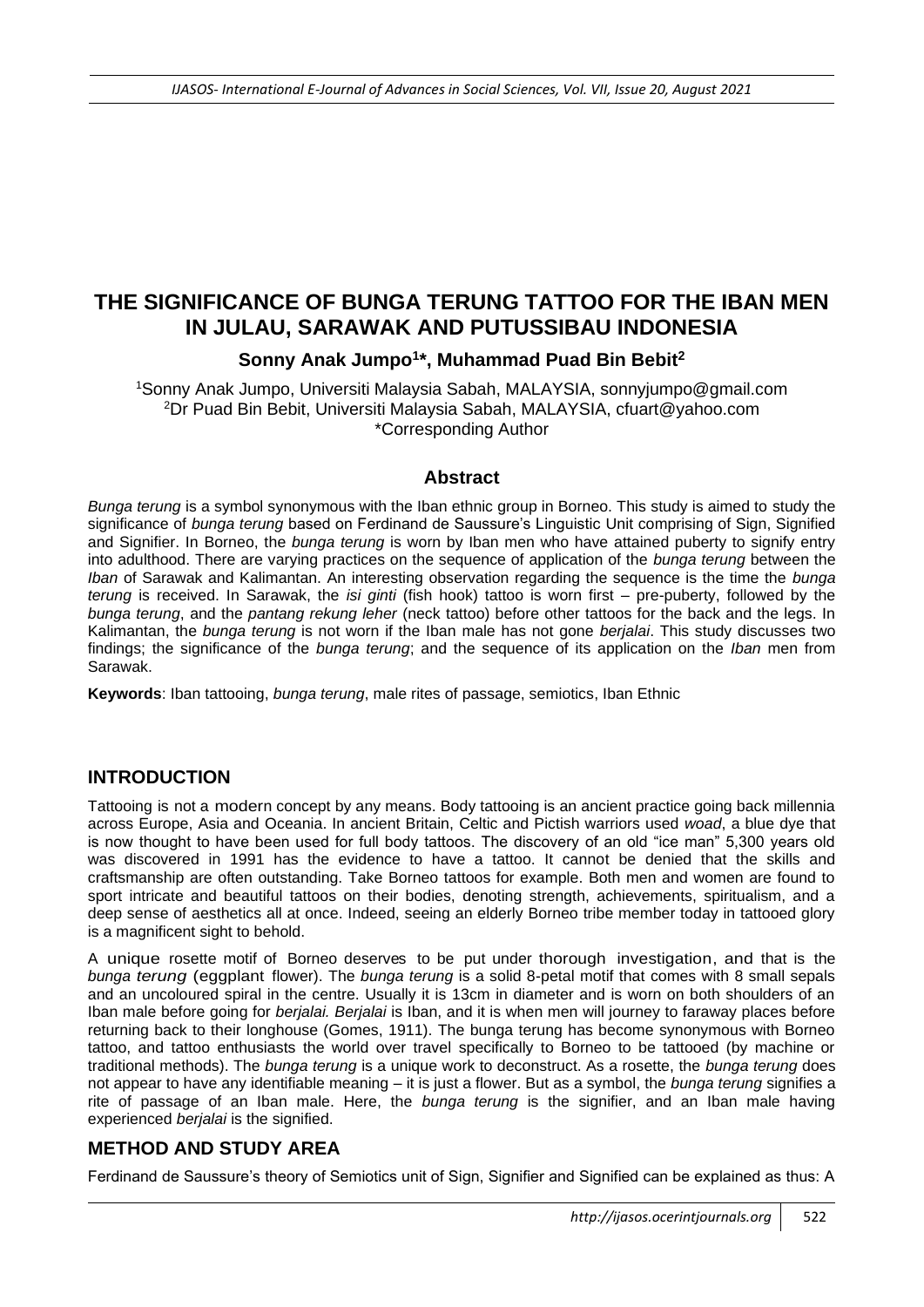Sign is comprised of a Signifier (word or image) and the Signified (mental concept from interpreting the Signifier). The relationship of the Signifier and Signified is subjective in nature, where the Signifier may produce varying forms of the Signified. In turn, the Signified meaning can be derived from varying forms of Signifiers. Imagine for example, a label on a bottle of organic honey. To encourage a mental picture of freshly harvested honey, the label shows a picture of a honey bee on a flower. To reinforce the mental picture, the label also has the words "freshly harvested organic honey". Both the illustration and the words are Signifiers for fresh organic honey, which is the intended mental picture to be Signified. Conversely, the words 'freshly harvested organic honey' could also bring up mental pictures of honeycombs and bee keepers in bee suits. Working together as whole, the Signifiers on the bottle label will have the Signified meaning of fresh organic honey, which in turn is a Sign of a quality product.



*Figure 1: Ferdinand De Saussure's Semiotics theory of Sign, Signifier and Signified (Saussure, 1959)* 

Through interviews with traditional tattoo artists and village elders from Kuching, Miri, Skrang, Julau, Teraja, Marudi, and Engkelili, it is revealed that most of the Sarawak Ibans have roots that can be traced back to Sungai Utik, West Kalimantan. This finding provided an opportunity to either debunk or confirm the findings regarding the Bunga Terung presented in these books<sup>1</sup> on Borneo tattoos. To investigate the authenticity of the claims found in the books, a set of questions were constructed to be used on an expedition to Sungai Utik.

The main objective of the research is to enrich the information already available on Bunga Terung tattoo provided by many books so that the issue of misconception is addressed. At the same time, preserving the practical (practices that are not yet recorded) aspects of Iban tattoo culture by bringing them to the mainstream knowledge among the research community. Hence, the information generated from this study is significant in terms of enhancing greater understanding among the research community in the area of Iban tattoo culture.

The questions were:

- 1. *Nama reti pantang bungai terung?* (What is the meaning of *bunga terung* tattoo?)
- 2. *Berapa umur ke tau gagak pantang bungai terung?* (At what age should one get the *bunga terung* tattoo?)
- 3. *Nama pantang ke bukai enti ka bulih pantang ka urang Iban?* (What kind of tattoo should one have if one wants to have Iban tattoo?).

## **RESULTS AND DISCUSSION**

The bunga terung is given to an Iban male who is considered old enough to go through a certain rite of passage. This rite of passage is the berjalai, which means going on a journey to the next village. If we look at Saussure's theory of Sign, Signifier and Signified, the bunga terung Signifier is the black 8-petaled flower, and wearing it as a pair on both shoulders has the Signified meaning of going for berjalai. The bunga terung thus, is a Sign of an Iban male who is bujang (attained adulthood).

<sup>1</sup> The Tattoo History Source Book (Gilbert, 2001); The History of Tattooing (Hambly, 2009); The Tattooing Arts of Tribal Women(Krutak, 2007); Basic Iban Design: an introduction(Ganjing, 1998); Pantang Iban(Jeroen Franken and Sven Torfinn, 1998); Head-Hunters: Black, White and Brown(Haddon, 1901); Ancient Ink: The Archaeology of Tattooing(Lars Krutak and Aaron Deter-Wolf, 2017); Using Ink to Channel Heritage(Hay, 2017)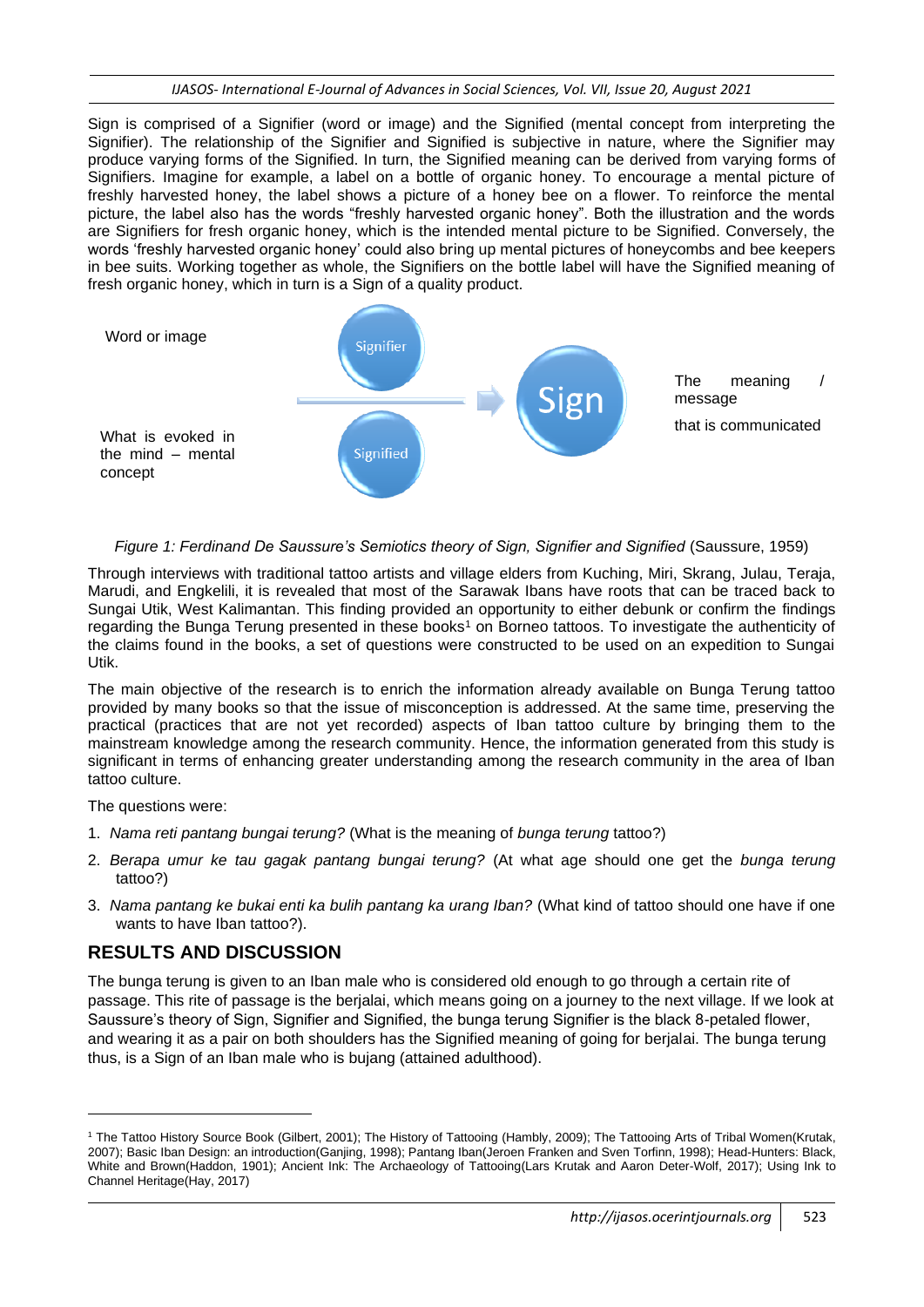*IJASOS- International E-Journal of Advances in Social Sciences, Vol. VII, Issue 20, August 2021*



*Figure 2: Bunga terung Sign, Signifier, and Signified.*

The *bunga terung* comprises 3 elements – the petals, the sepals, and the double spiral. According to J.Franken and S. Torfinn (1998) the leaves vary number from 4 to 9 according to the size of the tattoo. Instead of the sepals, Franken and Torfinn said they are thorns placed in between the petals. The double spiral is located in the middle as the heart of the *bunga terung*, where Franken and Torfinn identified as the *tali nyawa,* or rope of life. According to Lars Krutak, the double spiral is a representation of the tadpole belly.



*Figure 3: A common bunga terung design*

Franken and Torfinn say that the *bunga terung* is the first tattoo a boy receives after circumcision, and is tattooed on the deltoid area of the shoulders. Its form is derived from the eggplant. Leaves vary in the number from four to nine according to the size of the tattoo. In between of each leaf, the tattoo artist may opt for the addition of thorns. The belly or heart of the flower displays a single or a double spiral whose inner ends may either meet or remain apart. The number and complexity of the windings of the spiral depend on the size of the tattoo and on the artist's skills. The spiral symbolizes a tadpole which represent initiation to manhood.

Interviews with members from the Sungai Utik and Sungai Saban longhouses and other Sarawakian tattoo artists reveal some common answers to the first question of 'What is the meaning of *bunga terung* tattoo?'. The answers all agree that getting the *bunga terung* is the rite of passage from a boy to adulthood. Right after attaining the *bunga terung* tattoo, the young man will start the process of *berjalai*. He is ready to go for an adventure and to walk to gain better understanding by completing a quest. Some longhouse inhabitants in Sungai Utik and Sungai Saban have no *bunga terung* tattoos. They did not *berjalai*. For them, it will be shameful to wear the *bunga terung* but did not *berjalai*. Sarawakian tattoo artists say that the *bunga terung* is the second tattoo for an Iban boy to receive, after the fish hook *isi ginti*. But the people of Sungau Utik and Sungai Saban say that the *bunga terung* is the third tattoo an Iban male will receive. Making the tattoo sequence to be: 1) Fish Hook *isi ginti*, 2) Neck Tattoo *pantang rekung*, and 3) *bunga terung*.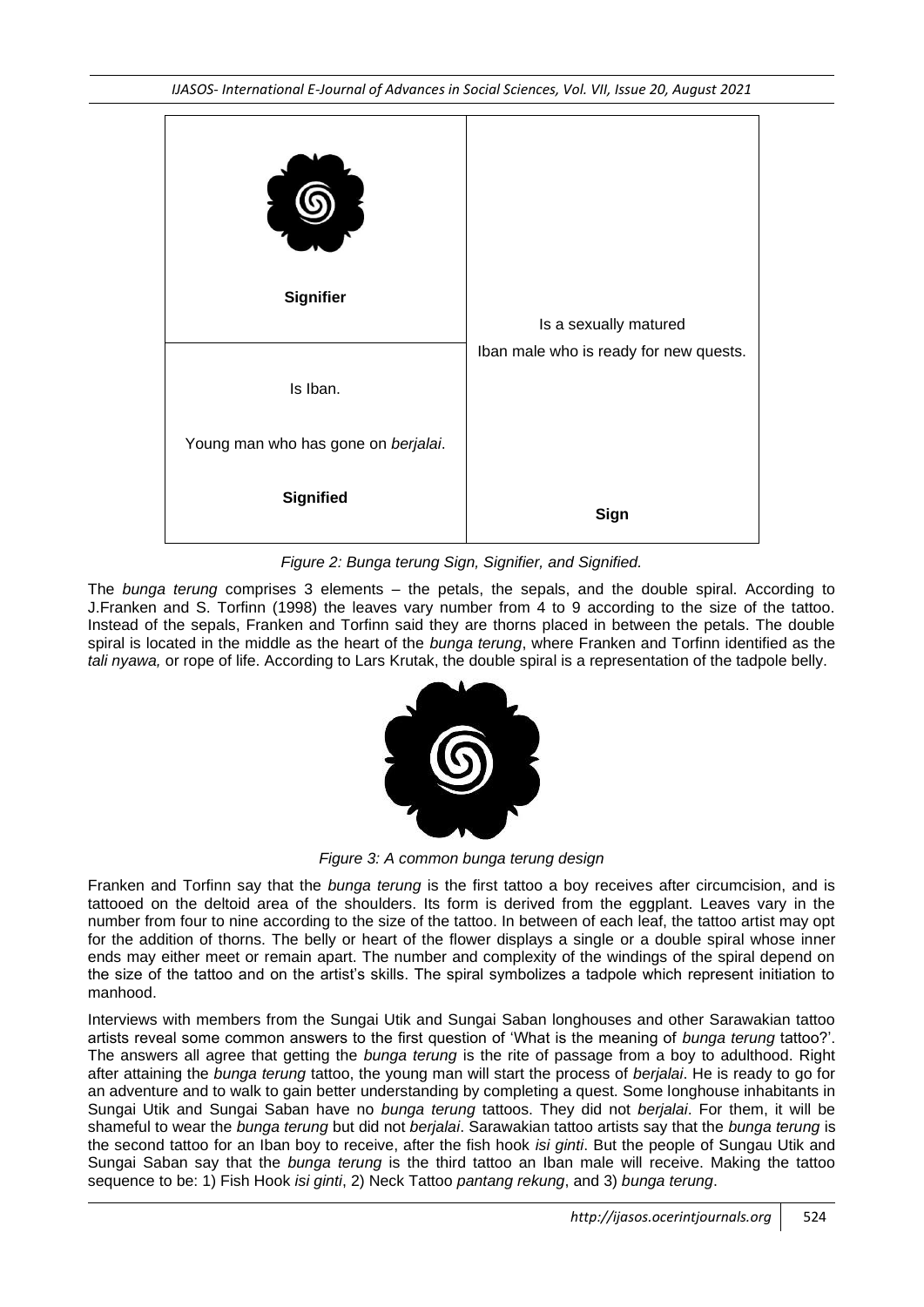Second question, 'Who is supposed to get the *bunga terung* tattoo? Male or Female?' The *bunga terung* wearer is to be male and it is located symmetrically on both shoulders. Going for '*berjalai'* is also the process of looking for a suitable wife to live with. For an Iban male, '*berjalai'* will mean visiting other long houses and communities, gaining more worldly knowledge and at the same time look for the best companion. According to the oldest interviewee of Sungai Utik, the *bunga terung* is for men, not for women. It will be not appropriate for a woman to *berjalai*. The most significant tattoo for women to have is *pala tumpa*, a series of zigzag lines encircling the forearms. The *pala tumpa* is a sign to show that the woman is good in mat weaving or basketry.

The third question is 'At what age should one get the *bunga terung* tattoo?' The answers were varied. There is no specific age number to get a *bunga terung* tattoo. Some said it is when an Iban boy reaches maturity or puberty at the ages of 10-15 years old. Others said it is when the boy is ready to move out or go for a quest. There were no definite answers for this question, as it differed long house to long house.

The last question is 'What *Iban* tattoo should one get if one wants to have an *Iban* tattoo?' This question focuses on important and significant Iban tattoos that could be worn on the body. The *isi ginti*, or fish hook, on the calf is the first tattoo that a boy will receive, and it signifies that the boy can catch fish which metaphorically means that he can perform simple life skills. The *pantang rekung* is a neck tattoo and the second tattoo that a boy will receive, around the time of puberty. Once worn, the boy is believed to appear in the spiritual realm, and is visible to the spirits of their ancestors. The *pantang rekung* starts roughly 2 inches below the chin, covers the Adam's apple, and stops at the base of the neck. The design varies from longhouse to longhouse, and artist from artist. The third tattoo that a boy will receive is the *bunga terung*, when he is ready to *berjalai*. Along the journey which will now take the test of his life, the Iban male will be collecting arm, chest, back and leg tattoos.



Iban Men with *bunga terung* tattoo



Flied trip to Julau, Sarawak Malaysia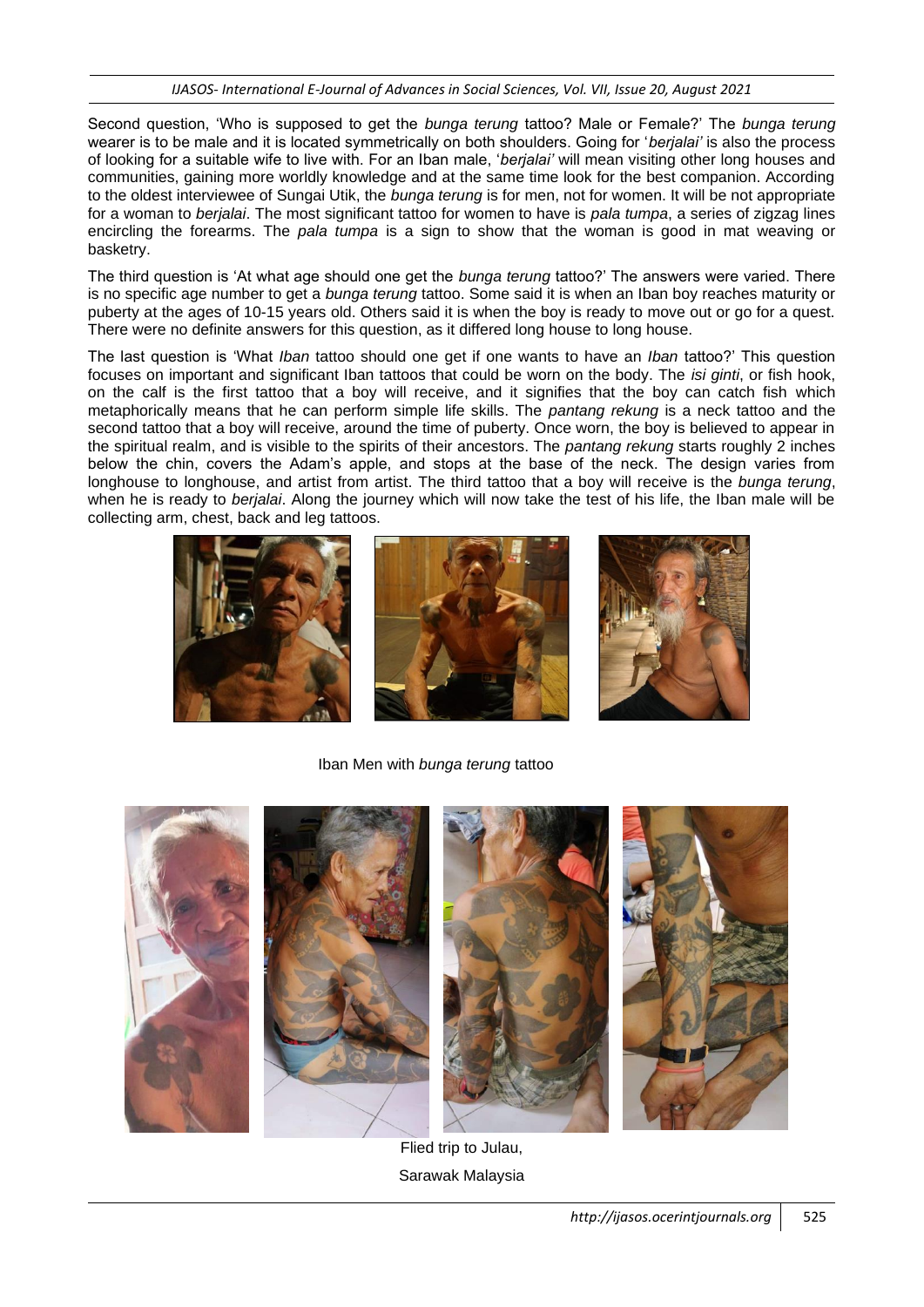*IJASOS- International E-Journal of Advances in Social Sciences, Vol. VII, Issue 20, August 2021*



Flied trip to Sg Utik, Putussibau Kalimantan Indonesia

## **CONCLUSION**

An *iban* wearer of the *bunga terung* communicates to his community that he is sexually mature and is able to take care of himself. As such, he is also putting on display his readiness and eligibility to find a suitable companion or wife. In a way, the *isi ginti*, *pantang rekung*, and *bunga terung* act together as signifiers to carry the signified meaning that a particular *iban* male is in his prime, and is ready to start a family and provide for them. In this study, the deconstruction of the *bunga terung* has opened up many possibilities for other researchers of *iban* tattoo. As yet, there are no conclusive answers or evidence to confirm that the double spiral symbolically means *rope of life*, or that it is the intestinal coils of the tadpole. Varying accounts provide different explanations of the significance of the spiral, with some saying that it alludes to the circle of life, while other say that it has correlation with a boy becoming a man. Still, the *bunga terung* is a unique symbol that represents the Iban culture. For the wearer, it is akin to getting a badge for a new skill or achievement. The spiritual aspects of Iban tattoos are not delved into in this research. The various motifs and symbols that make up the beauty of Iban tattoo is a treasure trove of mystical lore and spiritual beliefs. Replete with rituals that make up its unique cultural heritage and identity, the Iban tattoo culture merits deeper investigation and study.

### **REFERENCE LIST**

Ganjing, A. A. (1998). *Basic Iban design : an introduction*. Dewan Bahasa dan Pustaka.

Gilbert, S. (2001). *The Tattoo History Source Book*. Juno Books.

Haddon, A. C. (1901). *Head-Hunters: Black, White and Brown (Classic Reprint)* (2018th ed.). Forgotten Books.

Hambly, W. D. (2009). *The History of Tattooing*. Dover Publications.

Hay, M. (2017). Using Ink to Channel Heritage. Retrieved September 20, 2009, from